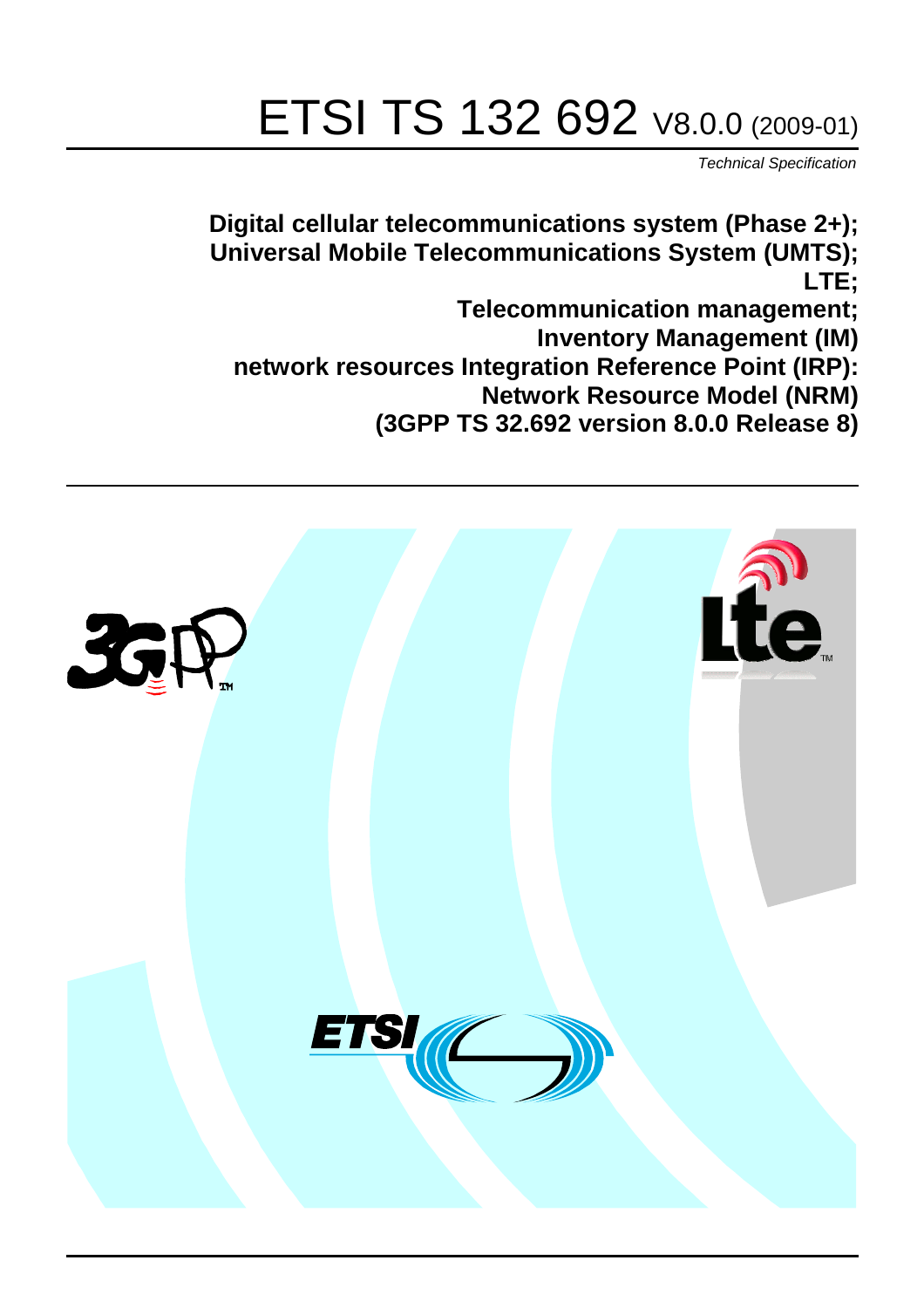Reference RTS/TSGS-0532692v800

Keywords

GSM, LTE, UMTS

#### *ETSI*

#### 650 Route des Lucioles F-06921 Sophia Antipolis Cedex - FRANCE

Tel.: +33 4 92 94 42 00 Fax: +33 4 93 65 47 16

Siret N° 348 623 562 00017 - NAF 742 C Association à but non lucratif enregistrée à la Sous-Préfecture de Grasse (06) N° 7803/88

#### *Important notice*

Individual copies of the present document can be downloaded from: [http://www.etsi.org](http://www.etsi.org/)

The present document may be made available in more than one electronic version or in print. In any case of existing or perceived difference in contents between such versions, the reference version is the Portable Document Format (PDF). In case of dispute, the reference shall be the printing on ETSI printers of the PDF version kept on a specific network drive within ETSI Secretariat.

Users of the present document should be aware that the document may be subject to revision or change of status. Information on the current status of this and other ETSI documents is available at <http://portal.etsi.org/tb/status/status.asp>

If you find errors in the present document, please send your comment to one of the following services: [http://portal.etsi.org/chaircor/ETSI\\_support.asp](http://portal.etsi.org/chaircor/ETSI_support.asp)

#### *Copyright Notification*

No part may be reproduced except as authorized by written permission. The copyright and the foregoing restriction extend to reproduction in all media.

> © European Telecommunications Standards Institute 2009. All rights reserved.

**DECT**TM, **PLUGTESTS**TM, **UMTS**TM, **TIPHON**TM, the TIPHON logo and the ETSI logo are Trade Marks of ETSI registered for the benefit of its Members.

**3GPP**TM is a Trade Mark of ETSI registered for the benefit of its Members and of the 3GPP Organizational Partners. **LTE**™ is a Trade Mark of ETSI currently being registered

for the benefit of its Members and of the 3GPP Organizational Partners.

**GSM**® and the GSM logo are Trade Marks registered and owned by the GSM Association.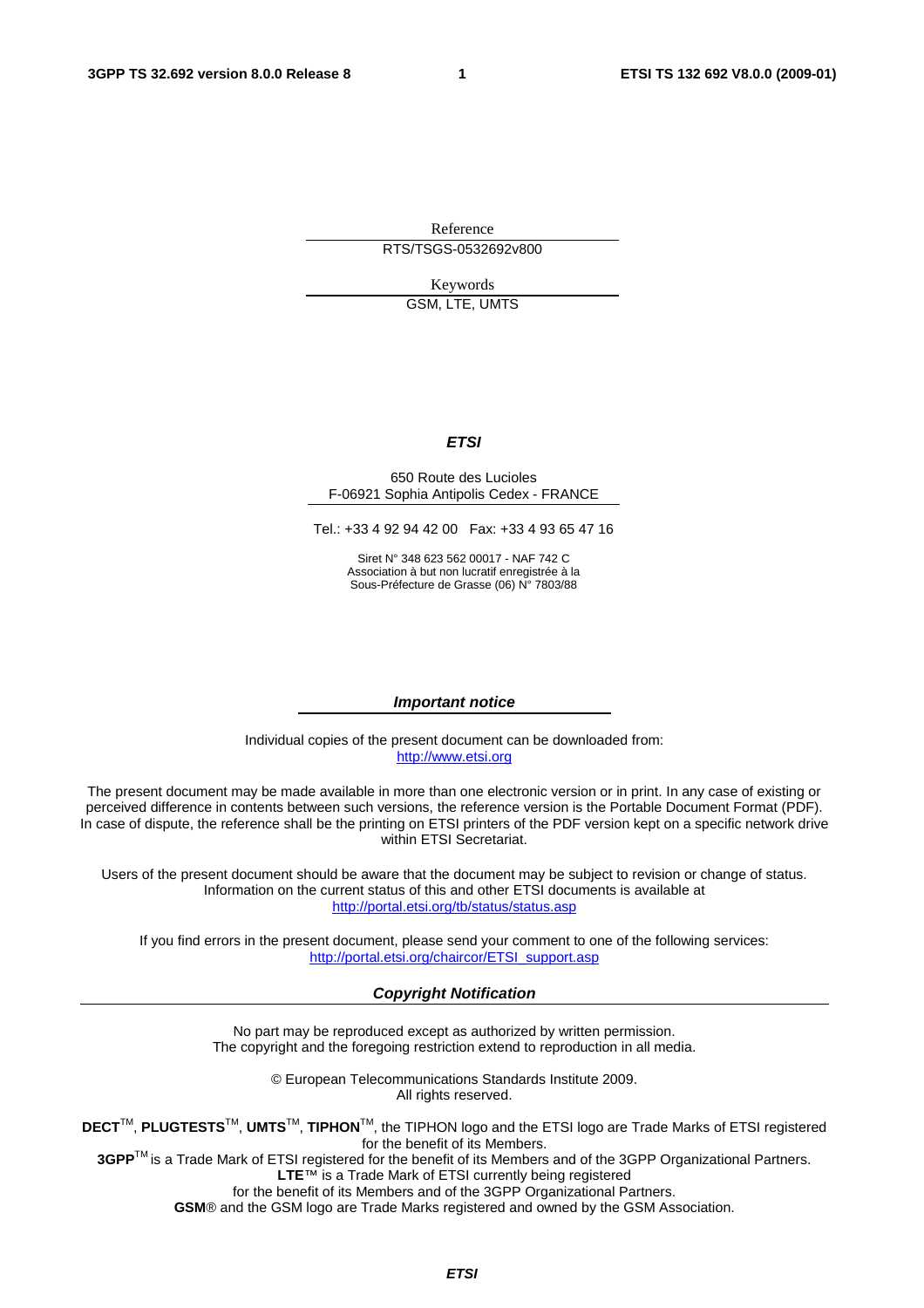## Intellectual Property Rights

IPRs essential or potentially essential to the present document may have been declared to ETSI. The information pertaining to these essential IPRs, if any, is publicly available for **ETSI members and non-members**, and can be found in ETSI SR 000 314: *"Intellectual Property Rights (IPRs); Essential, or potentially Essential, IPRs notified to ETSI in respect of ETSI standards"*, which is available from the ETSI Secretariat. Latest updates are available on the ETSI Web server ([http://webapp.etsi.org/IPR/home.asp\)](http://webapp.etsi.org/IPR/home.asp).

Pursuant to the ETSI IPR Policy, no investigation, including IPR searches, has been carried out by ETSI. No guarantee can be given as to the existence of other IPRs not referenced in ETSI SR 000 314 (or the updates on the ETSI Web server) which are, or may be, or may become, essential to the present document.

### Foreword

This Technical Specification (TS) has been produced by ETSI 3rd Generation Partnership Project (3GPP).

The present document may refer to technical specifications or reports using their 3GPP identities, UMTS identities or GSM identities. These should be interpreted as being references to the corresponding ETSI deliverables.

The cross reference between GSM, UMTS, 3GPP and ETSI identities can be found under [http://webapp.etsi.org/key/queryform.asp.](http://webapp.etsi.org/key/queryform.asp)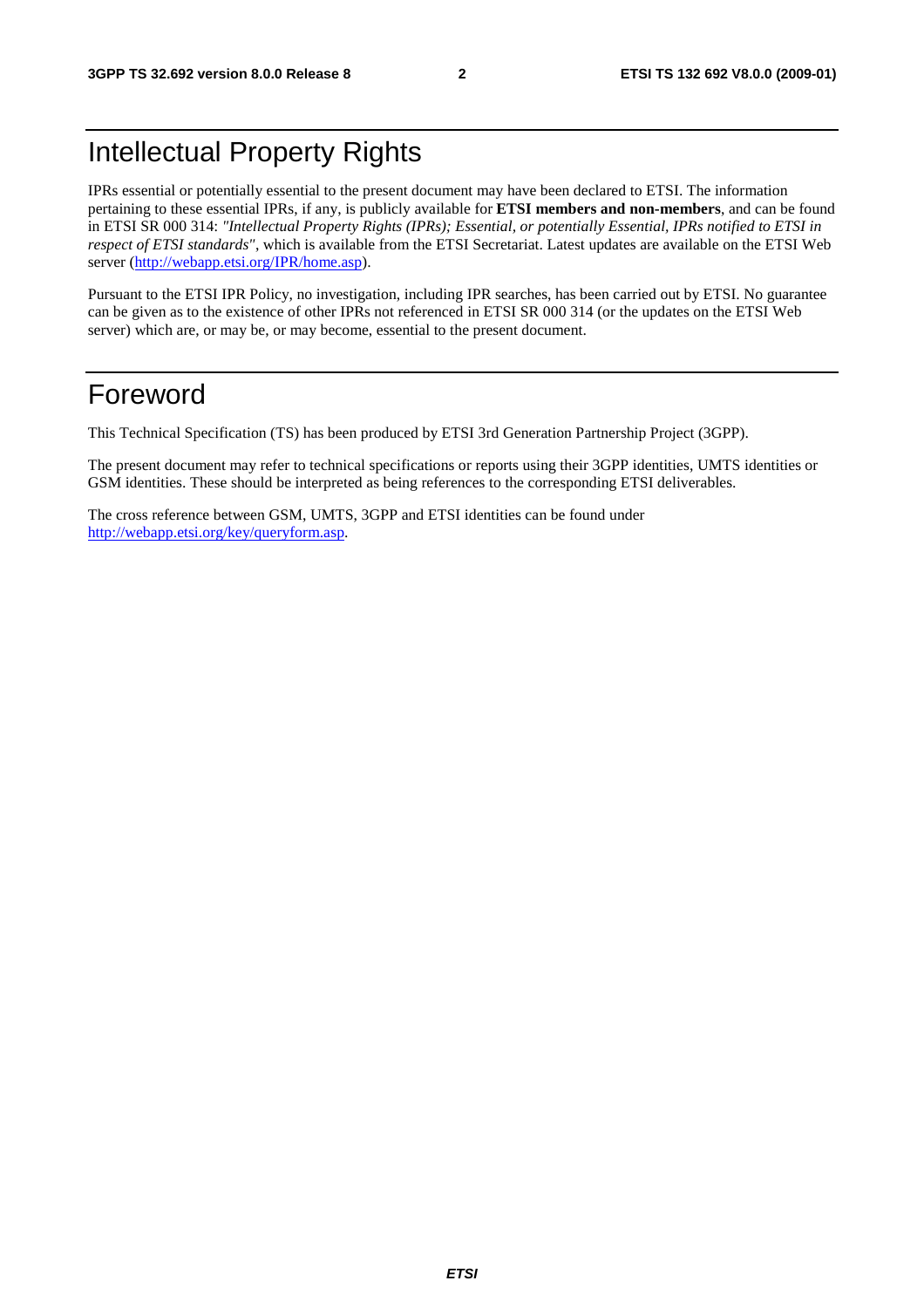#### $\mathbf{3}$

## Contents

| 1                  |                               |  |  |  |  |
|--------------------|-------------------------------|--|--|--|--|
| $\overline{2}$     |                               |  |  |  |  |
| 3                  |                               |  |  |  |  |
| 3.1<br>3.2         |                               |  |  |  |  |
|                    |                               |  |  |  |  |
| 4<br>4.1           |                               |  |  |  |  |
| 4.2                |                               |  |  |  |  |
| 5                  |                               |  |  |  |  |
| 6                  |                               |  |  |  |  |
| 6.1                |                               |  |  |  |  |
| 6.2                |                               |  |  |  |  |
| 6.2.1              |                               |  |  |  |  |
| 6.2.2              |                               |  |  |  |  |
| 6.3                |                               |  |  |  |  |
| 6.3.1              |                               |  |  |  |  |
| 6.3.1.1            |                               |  |  |  |  |
| 6.3.1.2<br>6.3.1.3 |                               |  |  |  |  |
| 6.3.1.4            |                               |  |  |  |  |
| 6.3.1.5            |                               |  |  |  |  |
| 6.3.1.6            |                               |  |  |  |  |
| 6.4                |                               |  |  |  |  |
| 6.5                |                               |  |  |  |  |
| 6.5.1              |                               |  |  |  |  |
| 6.5.2              |                               |  |  |  |  |
| 6.6                |                               |  |  |  |  |
|                    | <b>Annex A (informative):</b> |  |  |  |  |
|                    |                               |  |  |  |  |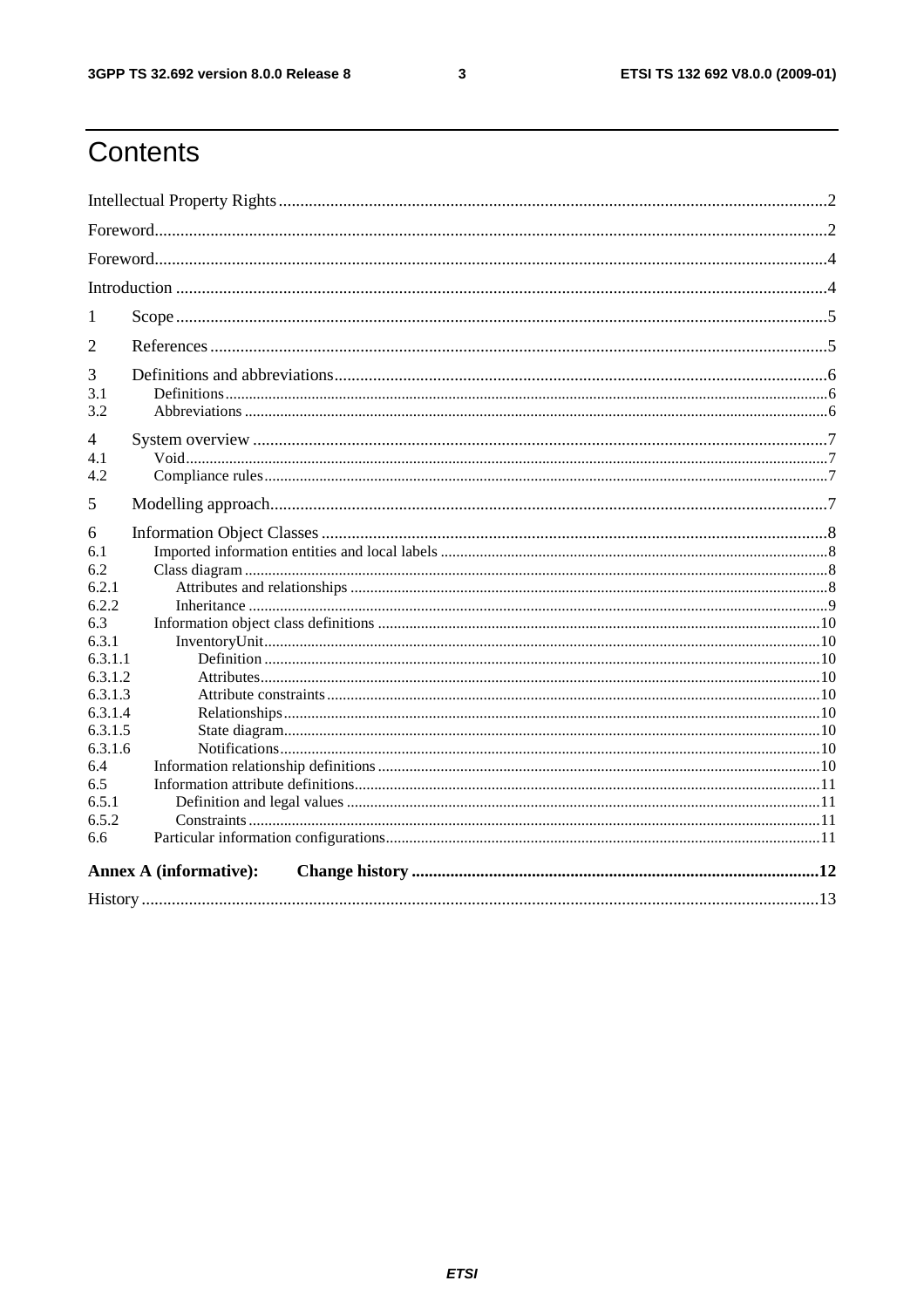## Foreword

This Technical Specification has been produced by the 3<sup>rd</sup> Generation Partnership Project (3GPP).

The contents of the present document are subject to continuing work within the TSG and may change following formal TSG approval. Should the TSG modify the contents of the present document, it will be re-released by the TSG with an identifying change of release date and an increase in version number as follows:

Version x.y.z

where:

- x the first digit:
	- 1 presented to TSG for information;
	- 2 presented to TSG for approval;
	- 3 or greater indicates TSG approved document under change control.
- y the second digit is incremented for all changes of substance, i.e. technical enhancements, corrections, updates, etc.
- z the third digit is incremented when editorial only changes have been incorporated in the document.

## Introduction

The present document is part of a TS-family covering the 3<sup>rd</sup> Generation Partnership Project; Technical Specification Group Services and System Aspects; Telecommunication management; as identified below:

| 32.690: | "Inventory Management (IM): Requirements".                                                                                                   |
|---------|----------------------------------------------------------------------------------------------------------------------------------------------|
| 32.691: | "Inventory Management (IM) network resources Integration Reference Point (IRP):<br>Requirements".                                            |
| 32.692: | "Inventory Management (IM) network resources Integration Reference Point (IRP):<br><b>Network Resource Model (NRM)".</b>                     |
| 32.695: | "Inventory Management (IM) network resources Integration Reference Point (IRP): eXtensible<br>Markup Language (XML) file format definition". |

Inventory Management (IM), in general, provides the operator with the ability to assure correct and effective operation of the 3G network as it evolves. IM actions have the objective to monitor the actual configuration on the Network Elements (NEs) and Network Resources (NRs), and they may be initiated by the operator or by functions in the Operations Systems (OSs) or NEs. The final goal of IM is the establishment of an accurate and timely model of the actual inventory in the NEs or NRs.

IM actions may be requested to reflect changes initiated by Configuration Management (CM) actions or to make sure that the inventory model is in synch with the actual inventory. IM actions are initiated either as single actions on single NEs of the 3G network or as part of a complex procedure involving actions on many resources/objects in one or several NEs.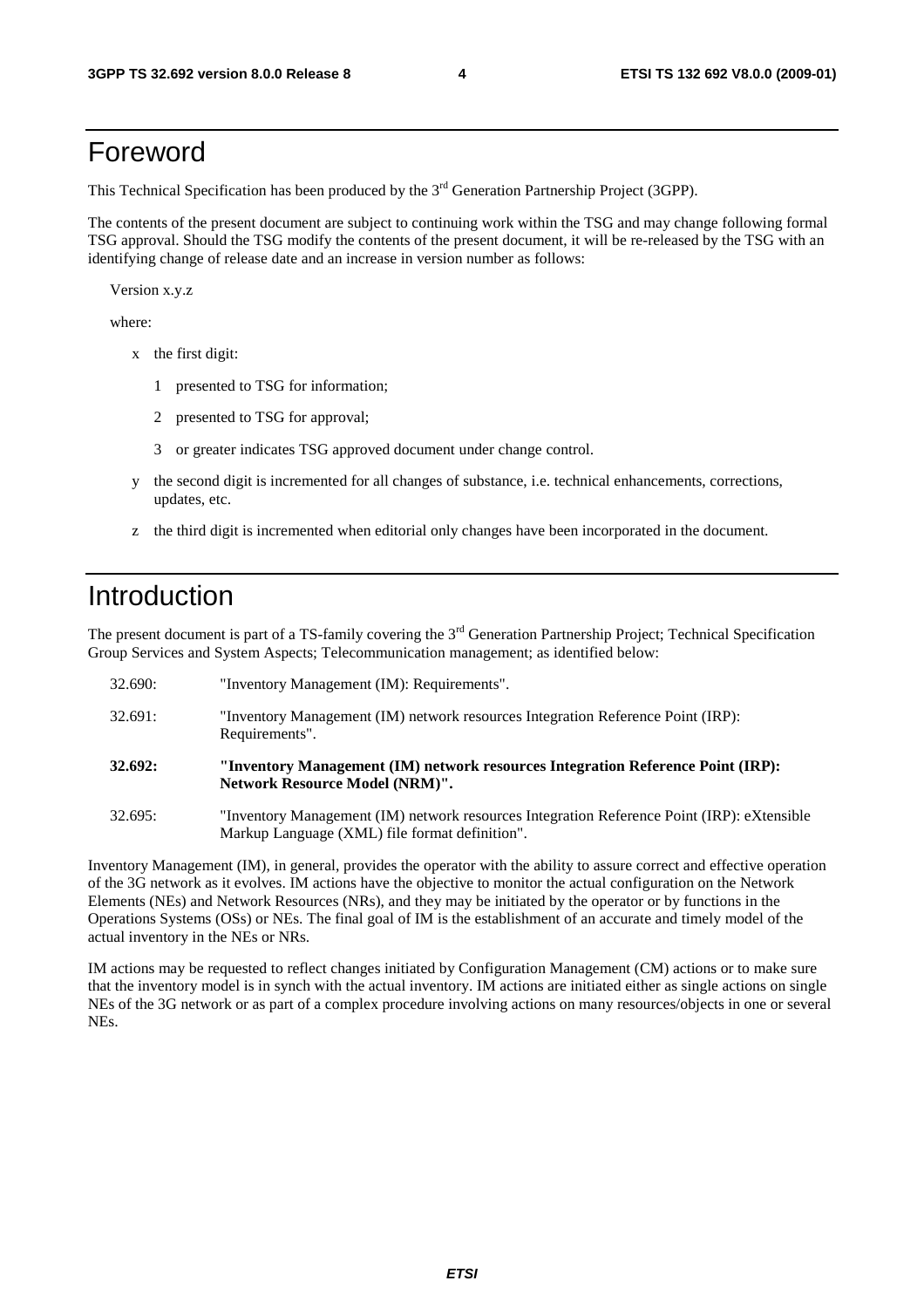## 1 Scope

The present document defines an Integration Reference Point (IRP) through which an 'IRPAgent' (typically an Element Manager or Network Element) can communicate Network Management related information to one or several 'IRPManagers' (typically Network Managers).

The present document specifies an Inventory Management Network Resource Model, NRM (also referred to as a Management Information Model - MIM) with definitions of Information Object Classes.

## 2 References

The following documents contain provisions which, through reference in this text, constitute provisions of the present document.

- References are either specific (identified by date of publication, edition number, version number, etc.) or non-specific.
- For a specific reference, subsequent revisions do not apply.
- For a non-specific reference, the latest version applies. In the case of a reference to a 3GPP document (including a GSM document), a non-specific reference implicitly refers to the latest version of that document *in the same Release as the present document*.
- [1] 3GPP TS 32.101: "Telecommunication management; Principles and high level requirements".
- [2] 3GPP TS 32.102: "Telecommunication management; Architecture".
- [3] 3GPP TS 32.302: "Telecommunication management; Configuration Management (CM); Notification Integration Reference Point (IRP): Information Service (IS)".
- [4] 3GPP TS 32.600: "Telecommunication management; Configuration Management (CM); Concept and high-level requirements".
- [5] Void.
- [6] 3GPP TS 32.642: "Telecommunication management; Configuration Management (CM): UTRAN network resources Integration Reference Point (IRP): Network Resource Model (NRM)".
- [7] 3GPP TS 32.300: "Telecommunication management; Configuration Management (CM); Name convention for Managed Objects".
- [8] 3GPP TS 32.150: "Telecommunication management; Integration Reference Point (IRP) Concept and Definitions".
- [9] 3GPP TS 32.151: "Telecommunication management; Integration Reference Point (IRP) Information Service (IS) template.
- [10] 3GPP TS 32.622: "Telecommunication management; Configuration Management (CM); Generic network resources Integration Reference Point (IRP): Network Resource Model (NRM)".
- [11] 3GPP TS 32.690: "Telecommunication management; Inventory Management (IM): Requirements".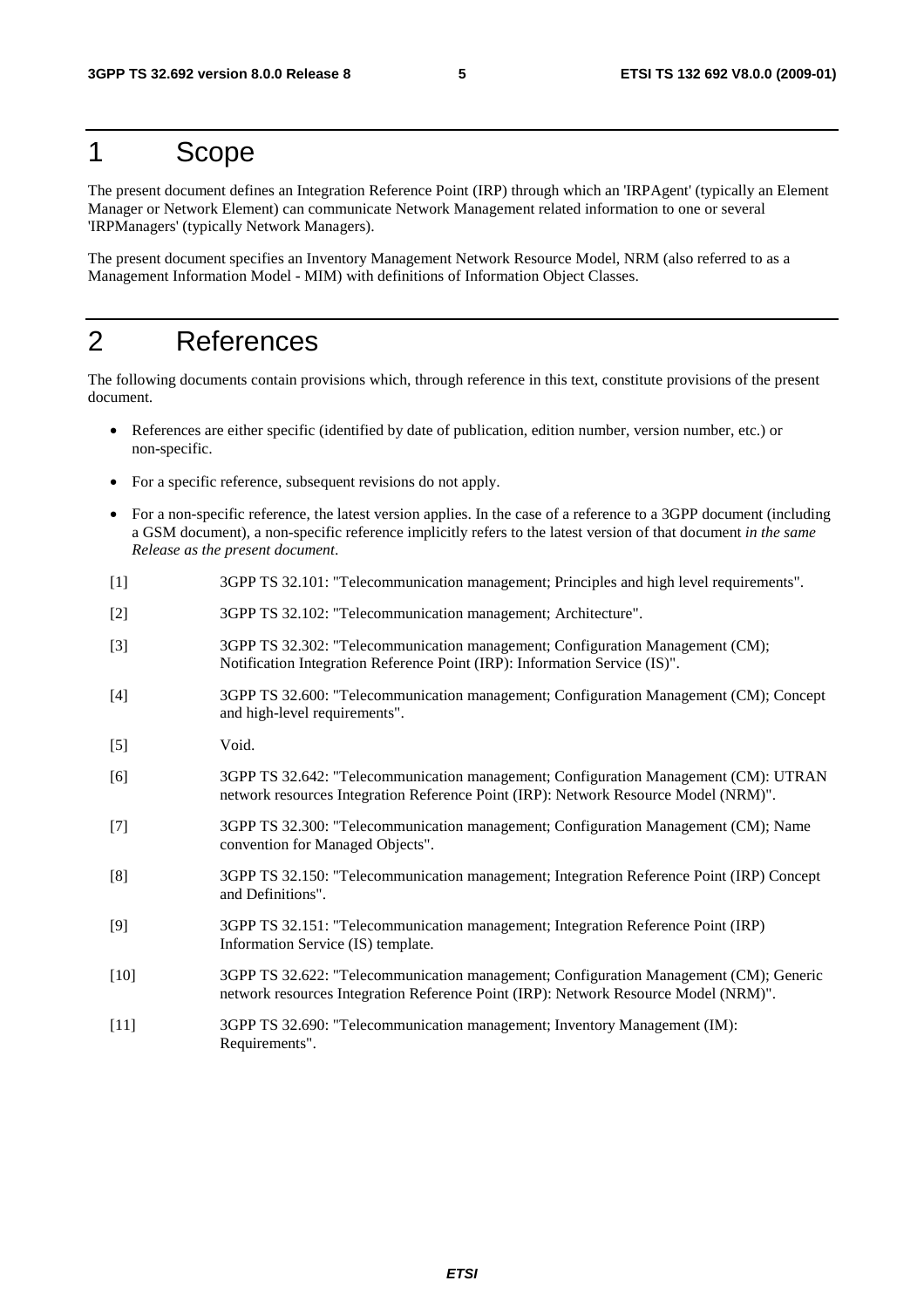## 3 Definitions and abbreviations

## 3.1 Definitions

For the purposes of the present document, the terms and definitions given in 3GPP TS 32.101 [1], 3GPP TS 32.102 [2] and 3GPP TS 32.600 [4] and the following apply:

**association:** in general it is used to model relationships between Managed Objects Associations can be implemented in several ways, such as:

- (1) name bindings;
- (2) reference attributes; and
- (3) association objects.

This IRP stipulates that containment associations shall be expressed through name bindings, but it does not stipulate the implementation for other types of associations as a general rule. These are specified as separate entities in the object models (UML diagrams). Currently however, all (non-containment) associations are modelled by means of reference attributes of the participating MOs.

**Managed Element (ME):** instance of the Managed Object Class Managed Element defined in [6]

**Managed Object (MO):** in the context of the present document, a Managed Object (MO) is a software object that encapsulates the manageable characteristics and behaviour of a particular Network Resource The MO is instance of a class defined in a MIM/NRM. This class, called **Information Object Class (IOC)** has *attributes* that provide information used to characterize the objects that belong to the class (the term "attribute" is taken from TMN and corresponds to a "property" according to CIM). Furthermore, the IOC can have *operations* that represent the behaviour relevant for that class (the term "operation" is taken from TMN and corresponds to a "method" according to CIM). The IOC may support the emission of *notifications* that provide information about an event occurrence within a network resource.

**Management Information Model (MIM):** also referred to as NRM (see the NRM definition)

**Network Resource Model (NRM):** model representing the actual managed telecommunications network resources that a System is providing through the subject IRP

An NRM identifies and describes the IOCs, their associations, attributes and operations. The NRM is also referred to as "MIM" (see above), which originates from the ITU-T TMN.

### 3.2 Abbreviations

For the purposes of the present document, the following abbreviations apply:

| <b>CIM</b>   | <b>Common Information Model</b>                                 |
|--------------|-----------------------------------------------------------------|
| DN           | Distinguished Name (see 3GPP TS 32.300 [7])                     |
| EM           | Element Manager                                                 |
| IM           | <b>Inventory Management</b>                                     |
| <b>IOC</b>   | <b>Information Managed Object</b>                               |
| <b>IRP</b>   | <b>Integration Reference Point</b>                              |
| <b>ITU-T</b> | International Telecommunication Union, Telecommunication Sector |
| МE           | <b>Managed Element</b>                                          |
| MIM          | <b>Management Information Model</b>                             |
| МO           | Managed Object                                                  |
| MOC          | <b>Managed Object Class</b>                                     |
| NE           | Network Element                                                 |
| NM           | Network Manager                                                 |
| NR.          | <b>Network Resource</b>                                         |
| <b>NRM</b>   | Network Resource Model                                          |
| <b>RDN</b>   | Relative Distinguished Name (see 3GPP TS 32.300 [7])            |
| <b>TMN</b>   | <b>Telecommunications Management Network</b>                    |
| UML          | Unified Modelling Language                                      |
|              |                                                                 |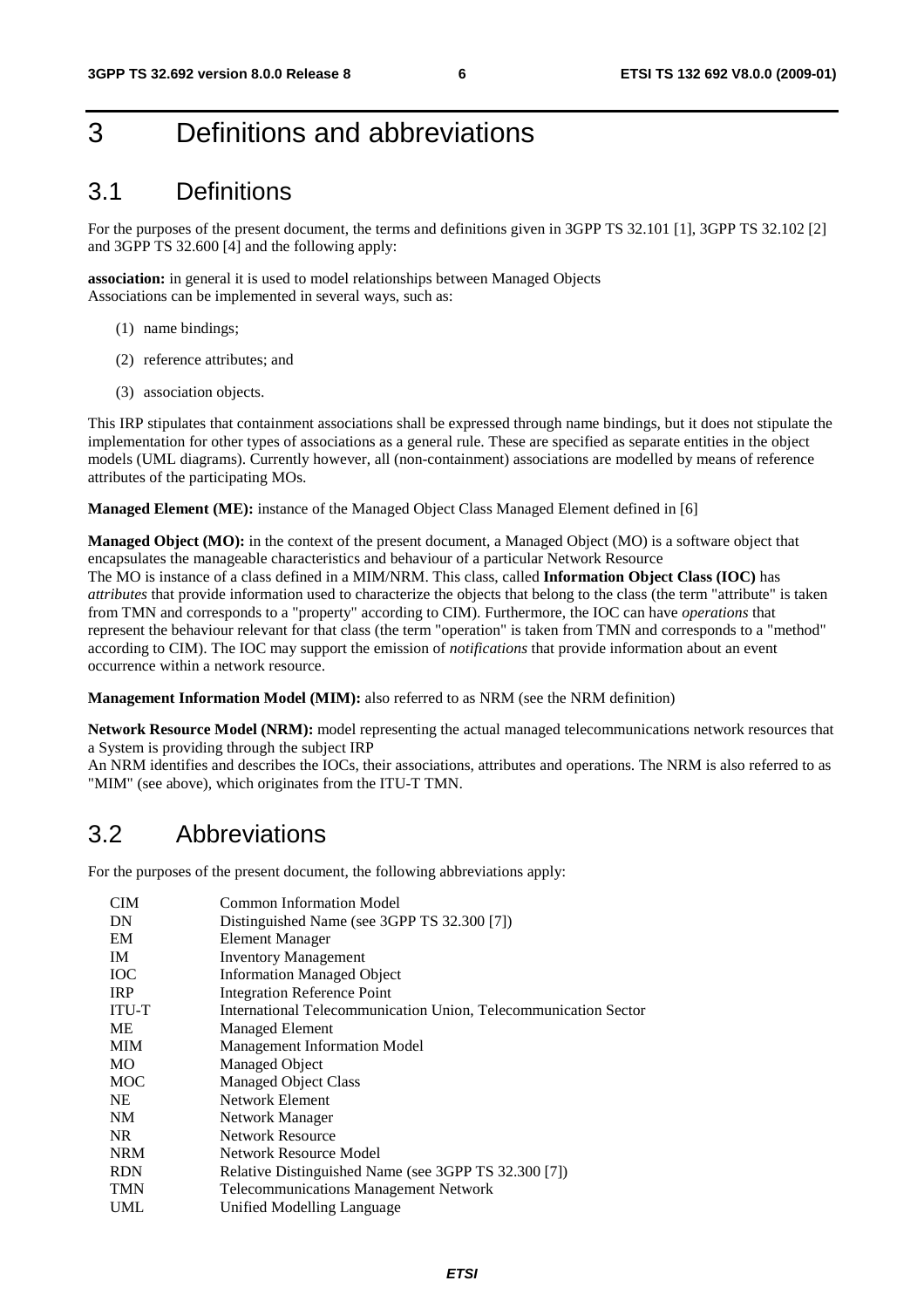#### **3GPP TS 32.692 version 8.0.0 Release 8 7 ETSI TS 132 692 V8.0.0 (2009-01)**

UMTS Universal Mobile Telecommunications System UTRAN UMTS Terrestrial Radio Access Network

## 4 System overview

#### 4.1 Void

#### 4.2 Compliance rules

The following defines the meaning of Mandatory and Optional IOC attributes and associations between IOCs, in Solution Sets to the IRP defined by the present specification:

- The IRPManager shall support all mandatory attributes/associations. The IRPManager shall be prepared to receive information related to mandatory as well as optional attributes/associations without failure; however the IRPManager does not have to support handling of the optional attributes/associations.
- The IRPAgent shall support all mandatory attributes/associations. It may support optional attributes/associations.

An IRPAgent that incorporates vendor-specific extensions shall support normal communication with a 3GPP SA5-compliant IRPManager with respect to all Mandatory and Optional managed object classes, attributes, associations, operations, parameters and notifications without requiring the IRPManager to have any knowledge of the extensions.

Given that:

- rules for vendor-specific extensions remain to be fully specified; and
- many scenarios under which IRPManager and IRPAgent interwork may exist;

it is recognised that the IRPManager, even though it is not required to have knowledge of vendor-specific extensions, may be required to be implemented with an awareness that extensions can exist and behave accordingly.

## 5 Modelling approach

See 3GPP TS 32.150 [8].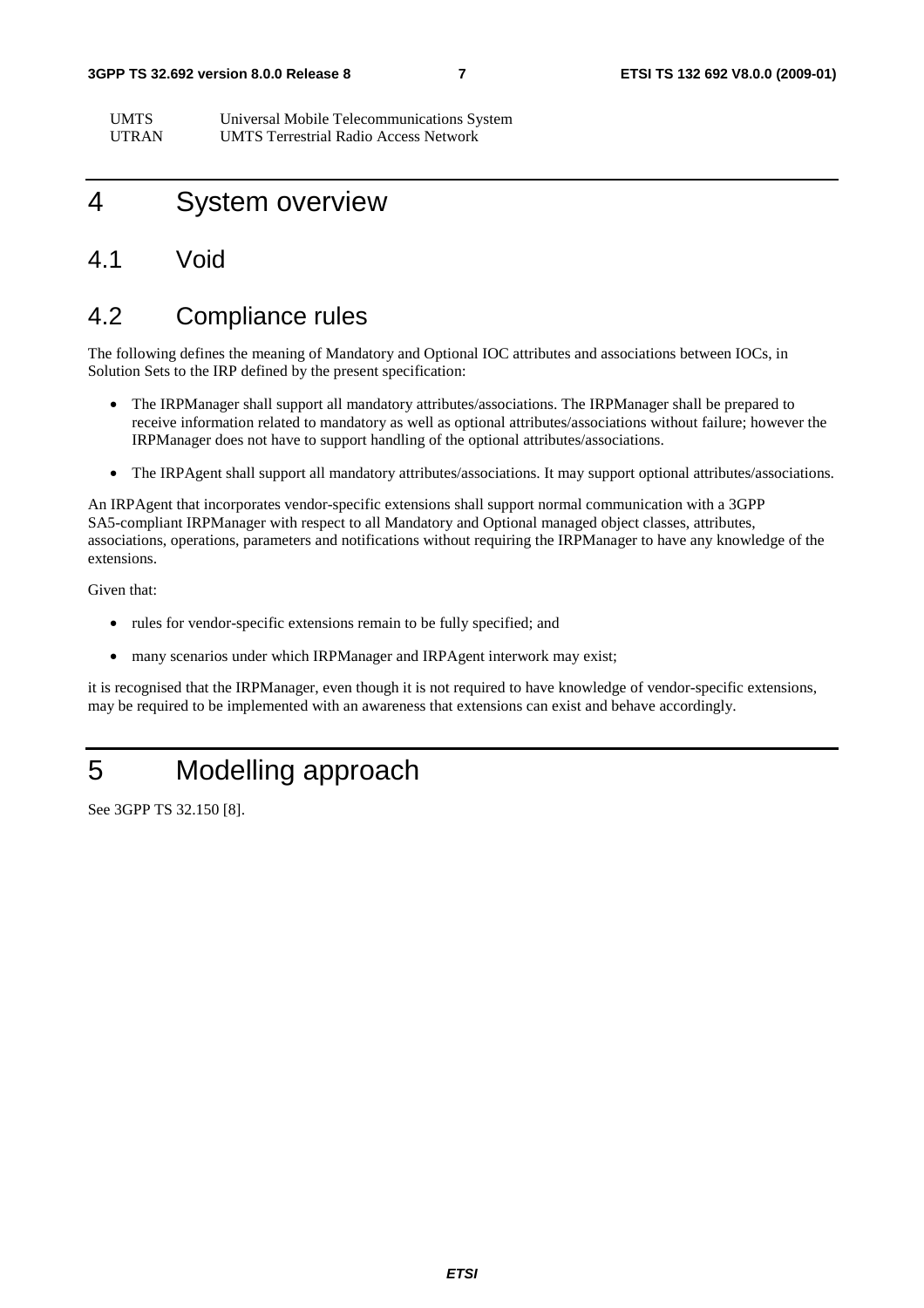## 6 Information Object Classes

#### 6.1 Imported information entities and local labels

| Label reference                                       | Local label           |
|-------------------------------------------------------|-----------------------|
| 32.622 [10], information object class, Top            | l op                  |
| 32.622 [10], information object class, ManagedElement | <b>ManagedElement</b> |

### 6.2 Class diagram

#### 6.2.1 Attributes and relationships

This clause depicts the set of IOCs that encapsulate information relevant for this service. This clause provides the overview of all information object classes in UML. Subsequent clauses provide more detailed specification of various aspects of these information object classes.



NOTE: The listed cardinality numbers represent transient as well as steady-state numbers, and reflect all managed object creation and deletion scenarios.

#### **Figure 6.2.1: Inventory Management NRM Containment/Naming and Association diagram**

Each IOC instance is identified with a Distinguished Name (DN) according to 3GPP TS 32.300 [7] that expresses its containment hierarchy. As an example, the DN of a IOC representing a InventoryUnit could have a format like:

SubNetwork=Sweden,meContext=MEC-Gbg-1,ManagedElement=RNC-Gbg-1,InventoryUnit=Inv-1.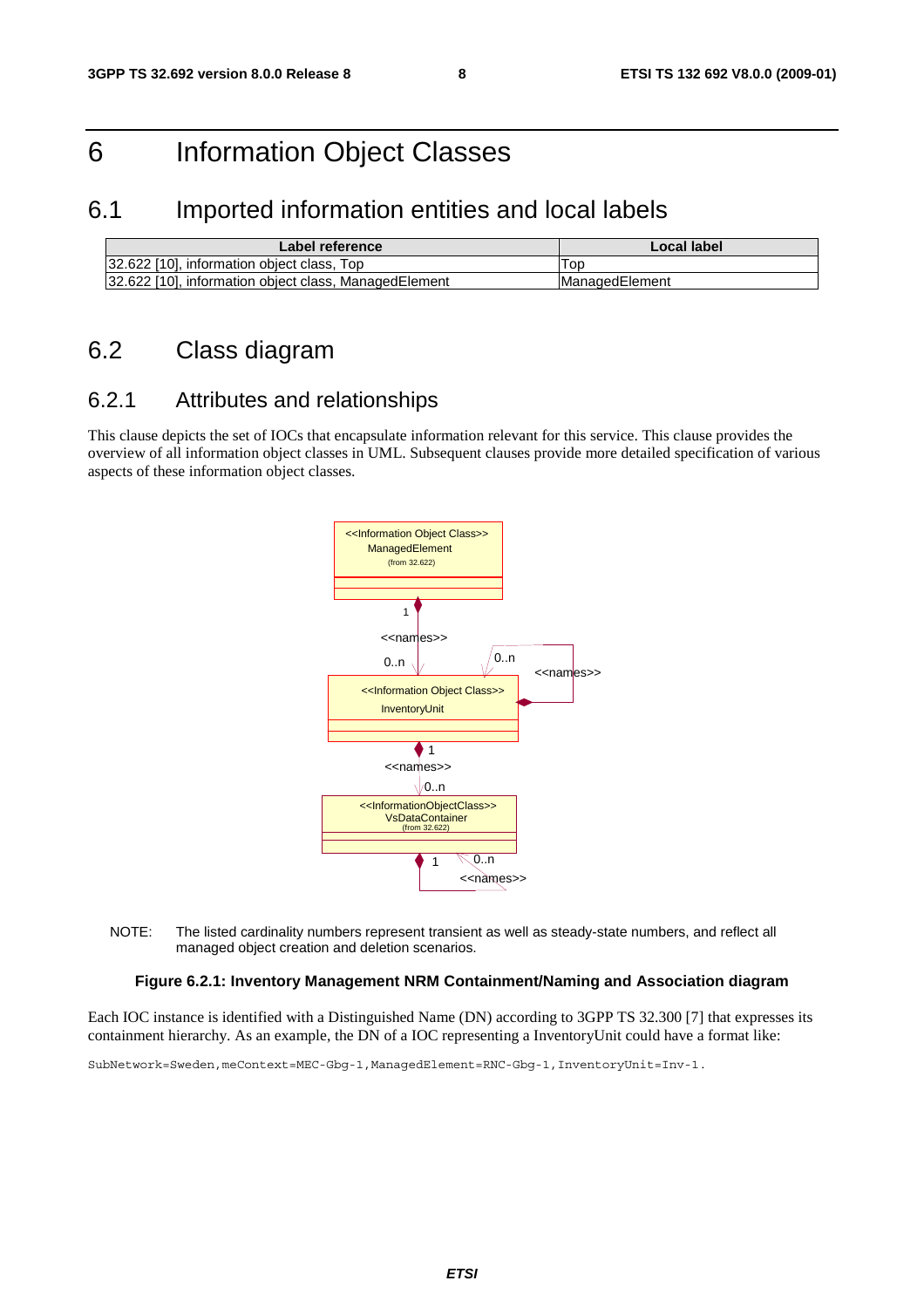#### 6.2.2 Inheritance

This subclause depicts the inheritance relationships that exist between IOCs.

Figure 6.2.2 shows the inheritance hierarchy for the IM NRM.



**Figure 6.2.2: Inventory Management NRM Inheritance Hierarchy**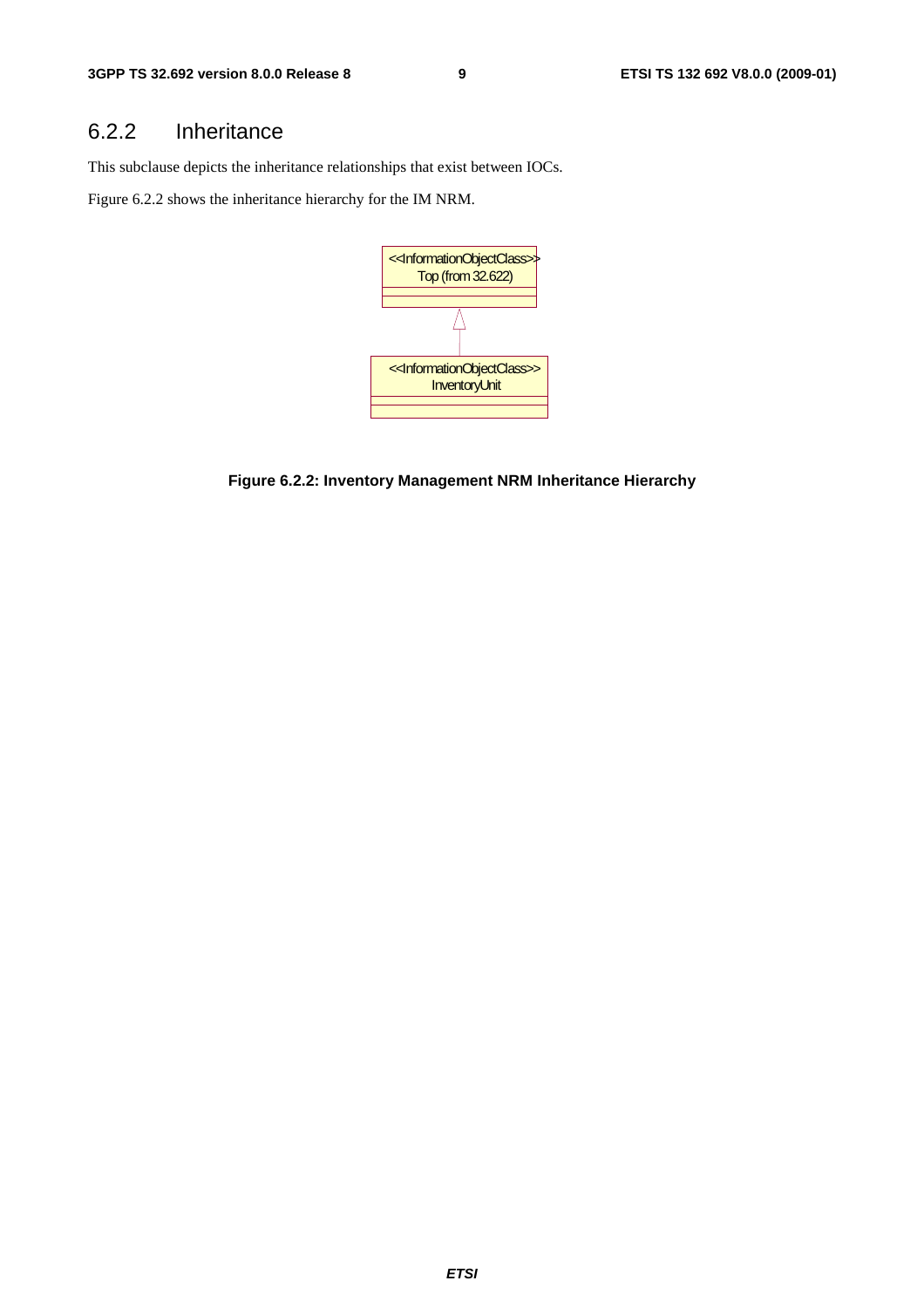## 6.3 Information object class definitions

#### 6.3.1 InventoryUnit

#### 6.3.1.1 Definition

This IOC represents inventory information for an Inventory Unit.

#### 6.3.1.2 Attributes

#### **Attributes of InventoryUnit**

| <b>Attribute name</b> | <b>Visibility</b> | <b>Support Qualifier</b> | <b>Read Qualifier</b> | <b>Write Qualifier</b> |
|-----------------------|-------------------|--------------------------|-----------------------|------------------------|
| inventoryUnitId       |                   |                          | M                     |                        |
| inventoryUnitType     |                   | М                        | м                     |                        |
| vendorUnitFamilyType  |                   |                          | М                     |                        |
| vendorUnitTypeNumber  |                   |                          | М                     |                        |
| versionNumber         |                   |                          | М                     |                        |
| vendorName            |                   | м                        | м                     |                        |
| serialNumber          |                   |                          | м                     |                        |
| dateOfManufacture     |                   |                          | м                     |                        |
| dateOfLastService     |                   |                          | М                     |                        |
| unitPosition          |                   |                          | М                     |                        |
| manufacturerData      |                   |                          | м                     |                        |

#### 6.3.1.3 Attribute constraints

Optional attributes vendorUnitFamilyType, vendorUnitTypeNumber and serialNumber shall be mandatory for hardware.

6.3.1.4 Relationships

None.

6.3.1.5 State diagram

None.

6.3.1.6 Notifications

None.

### 6.4 Information relationship definitions

Not applicable.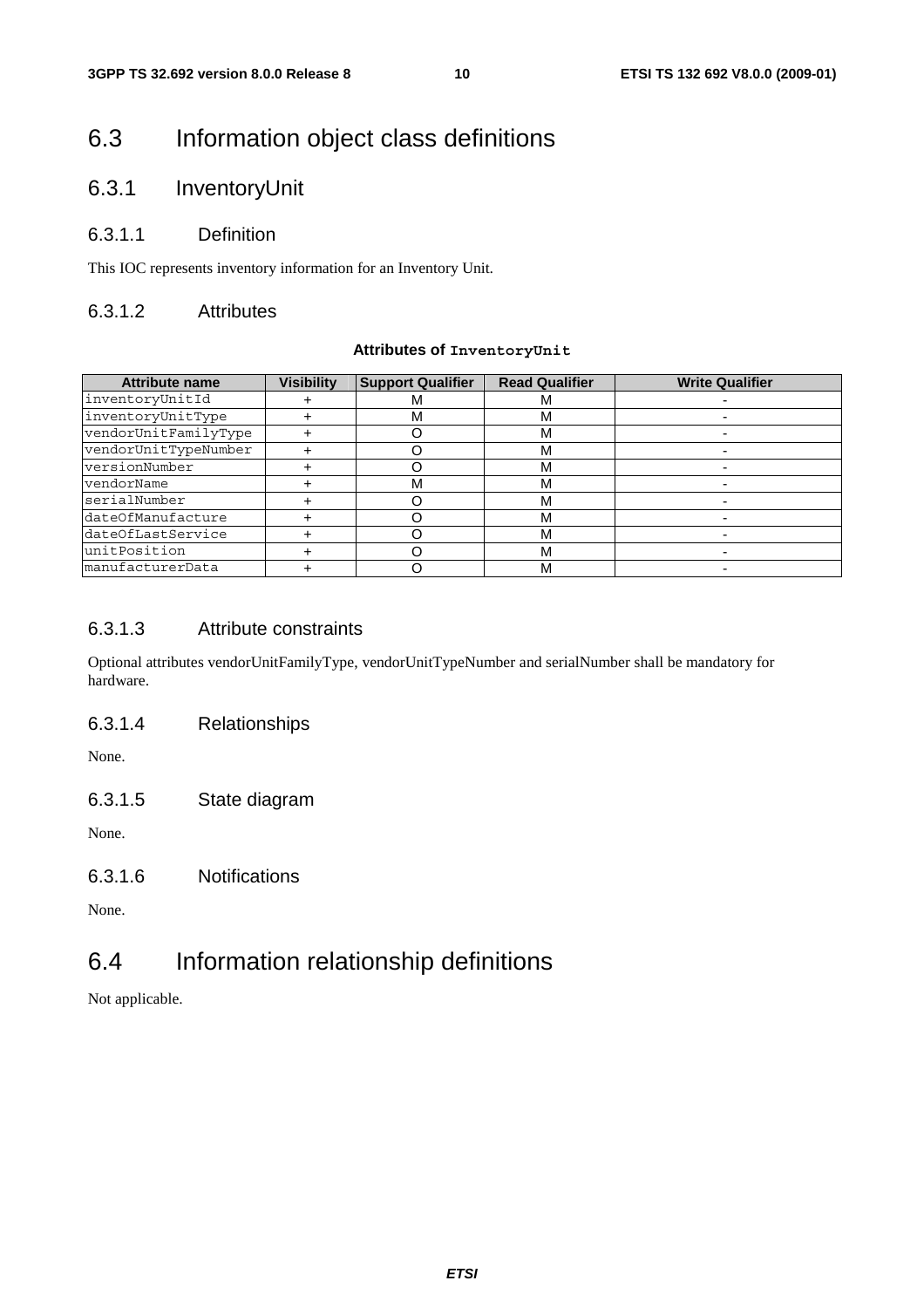## 6.5 Information attribute definitions

### 6.5.1 Definition and legal values

Table 6.5.1 defines the attributes that are present in several Information Object Classes of the present document.

#### **Table 6.5.1: Attributes**

| <b>Attribute Name</b> | <b>Definition</b>                                                                                                                                                                                                                                                                                                                                                                                                                                                                                                                                                                                                                                                                                                                                                                                                                                                                                                                    | Legal<br><b>Values</b> |  |  |  |
|-----------------------|--------------------------------------------------------------------------------------------------------------------------------------------------------------------------------------------------------------------------------------------------------------------------------------------------------------------------------------------------------------------------------------------------------------------------------------------------------------------------------------------------------------------------------------------------------------------------------------------------------------------------------------------------------------------------------------------------------------------------------------------------------------------------------------------------------------------------------------------------------------------------------------------------------------------------------------|------------------------|--|--|--|
| dateOfManufacture     | Date of Manufacture of inventory unit.                                                                                                                                                                                                                                                                                                                                                                                                                                                                                                                                                                                                                                                                                                                                                                                                                                                                                               |                        |  |  |  |
| dateOfLastService     | Date of last service or repair of inventory unit.                                                                                                                                                                                                                                                                                                                                                                                                                                                                                                                                                                                                                                                                                                                                                                                                                                                                                    |                        |  |  |  |
| inventoryUnitId       | An attribute whose 'name+value' can be used as an RDN when naming an instance<br>of this object class. This RDN uniquely identifies the object instance within the scope<br>of its containing (parent) object instance.                                                                                                                                                                                                                                                                                                                                                                                                                                                                                                                                                                                                                                                                                                              |                        |  |  |  |
| inventoryUnitType     | Type of inventory unit (see TS 32.690 [11])                                                                                                                                                                                                                                                                                                                                                                                                                                                                                                                                                                                                                                                                                                                                                                                                                                                                                          |                        |  |  |  |
| manufacturerData      | Manufacturer specific data of inventory unit.                                                                                                                                                                                                                                                                                                                                                                                                                                                                                                                                                                                                                                                                                                                                                                                                                                                                                        |                        |  |  |  |
| serialNumber          | Serial number of inventory unit.                                                                                                                                                                                                                                                                                                                                                                                                                                                                                                                                                                                                                                                                                                                                                                                                                                                                                                     |                        |  |  |  |
| unitPosition          | Position of inventory unit (e.g. Rack, shelf, slot, etc.).<br>Depending on the implementation of the inventory unit in the managed system, the<br>value and meaning of this attribute may vary.<br>For example, if a system has three levels and types of inventory units representing<br>Rack, Shelf and Slot respectively (i.e. the Managed Element contains multiple Rack<br>inventory units, each Rack inventory unit contains multiple Shelf inventory units and<br>each Shelf inventory unit contains multiple Slot inventory units), then for this<br>example:<br>for the Inventory Unit representing a Rack, the Frame Identification code<br>may be used as the value of this attribute;<br>for the Inventory Unit representing a Shelf, the Rack Shelf code may be used<br>as the value of this attribute;<br>for the Inventory Unit representing a Slot, the position code may be used as<br>the value of this attribute. |                        |  |  |  |
| vendorName            | Name of inventory unit vendor.                                                                                                                                                                                                                                                                                                                                                                                                                                                                                                                                                                                                                                                                                                                                                                                                                                                                                                       |                        |  |  |  |
|                       | vendorUnitFamilyType Mnemonic of inventory unit family type (e.g. Fan, PSU) assigned by vendor.                                                                                                                                                                                                                                                                                                                                                                                                                                                                                                                                                                                                                                                                                                                                                                                                                                      |                        |  |  |  |
|                       | vendorUnitTypeNumber A vendor/manufacturer defined and assigned number which uniquely identifies the<br>unit type and optionally for backward compatibility reasons only, also version (used<br>for replacing HW units, spares).                                                                                                                                                                                                                                                                                                                                                                                                                                                                                                                                                                                                                                                                                                     |                        |  |  |  |
| versionNumber         | The version information related to vendorUnitTypeNumber.                                                                                                                                                                                                                                                                                                                                                                                                                                                                                                                                                                                                                                                                                                                                                                                                                                                                             |                        |  |  |  |

#### 6.5.2 Constraints

None

## 6.6 Particular information configurations

None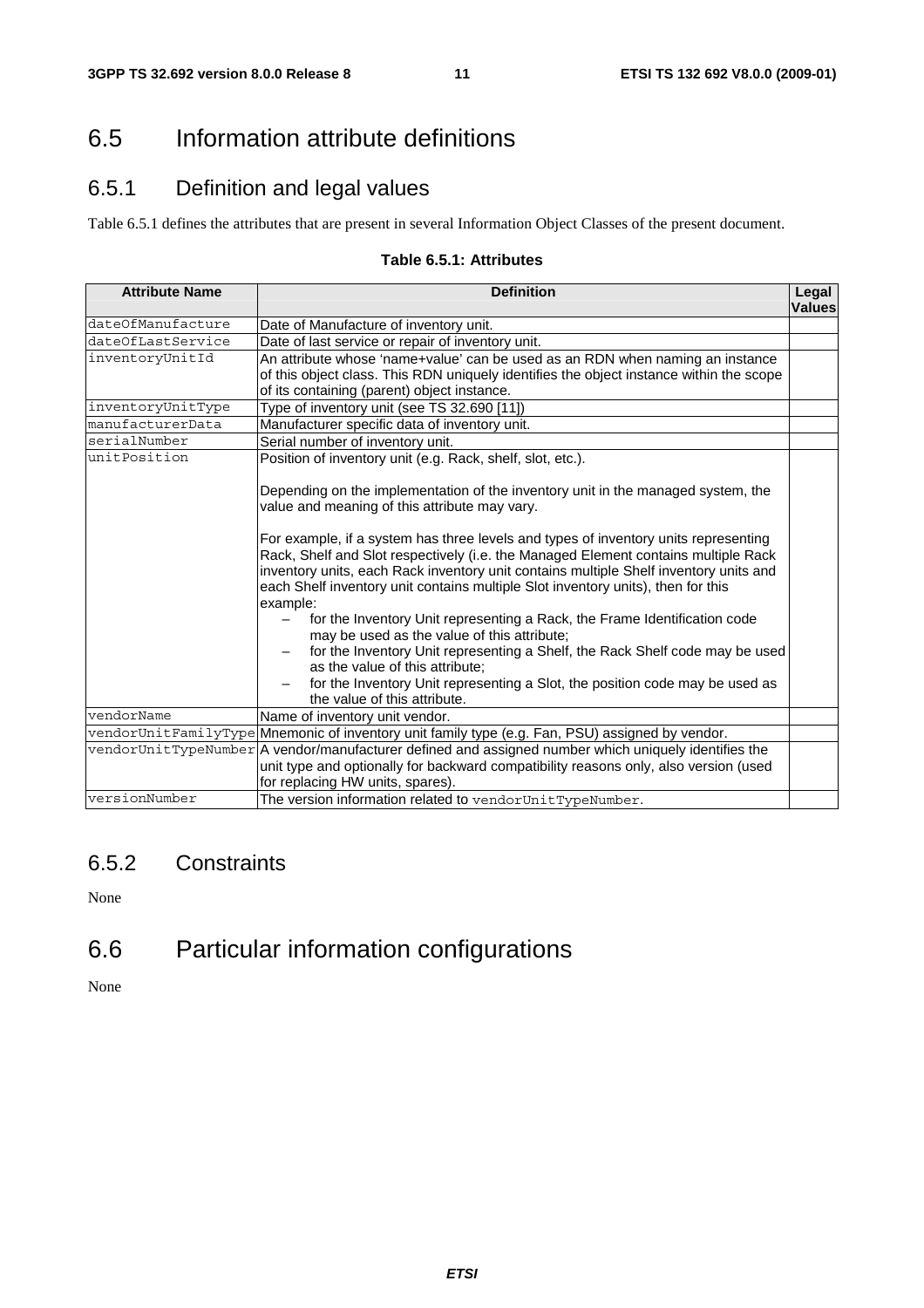## Annex A (informative): Change history

| <b>Change history</b> |             |                            |            |    |                                                                                                    |    |           |               |
|-----------------------|-------------|----------------------------|------------|----|----------------------------------------------------------------------------------------------------|----|-----------|---------------|
| <b>Date</b>           |             | <b>TSG # TSG Doc.</b>      | <b>CR</b>  |    | <b>Rev Subject/Comment</b>                                                                         |    | Cat   Old | <b>New</b>    |
| Sep 2002              |             | SA 17 SP-020473            |            | -- | Submitted to TSG SA #17 for Approval                                                               | -- |           | $1.0.0$ 5.0.0 |
| Dec 2004              |             | SA 26 SP-040816            | $0001$ --  |    | Align Inventory Management Network Resource Model with the latest<br>template from Rel-6 TS 32.150 | F  |           | $5.0.0$ 6.0.0 |
| Jun 2005              |             | ISA 28 SP-050301           | $0002$ --  |    | Remove obsolete compliance text in 4.2                                                             | F  |           | $6.0.0$ 6.1.0 |
|                       |             | Dec 2005   SA 30 SP-050714 | $0003$ --  |    | Correct support qualifier - Align IS with requirements in 32.690                                   | F  |           | $6.1.0$ 6.2.0 |
| Jun 2006              |             | SA 32 SP-060257            | $0004$ --  |    | Correction of InventoryUnit missing VsDataContainer and Version Number   F                         |    |           | $6.2.0$ 6.3.0 |
| Jun 2006              |             | SA_32 SP-060257            | $0005$ $-$ |    | Correct the TS reference number from 32,691 to 32,690                                              | F  |           | $6.2.0$ 6.3.0 |
| Jun 2007              |             | ISA 36 SP-070269           | $0006$ $-$ |    | Delete the duplicated vendorUnitTypeNumber attribute definitions                                   | F  |           | 6.3.0 6.4.0   |
| Jun 2007              | $ SA \t36 $ |                            | --         | -- | Automatic upgrade to Rel-7 (no CR) at freeze of Rel-7.                                             | -- |           | 6.4.0 7.0.0   |
| Dec 2008 SA 42 --     |             |                            | $- -$      | -- | Upgrade to Release 8                                                                               | -- |           | $7.0.0$ 8.0.0 |